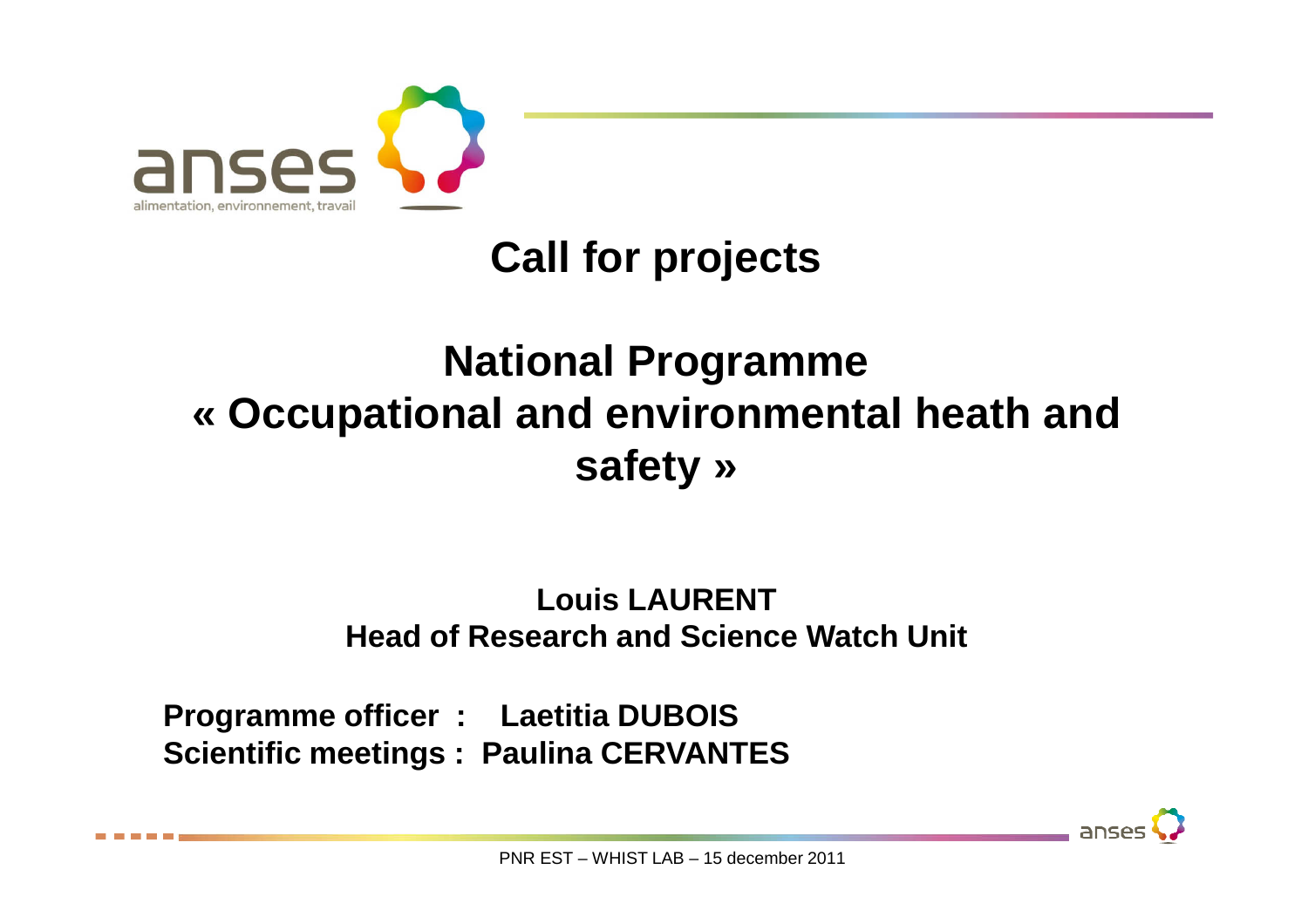# **Missions**

ANSES contributes to ensuring:

 $\bullet$  **human health and safety** in the fields of **environment, work**  and **food**



As well as:

- protecting **animal health** and **welfare**
- protecting **plant health**

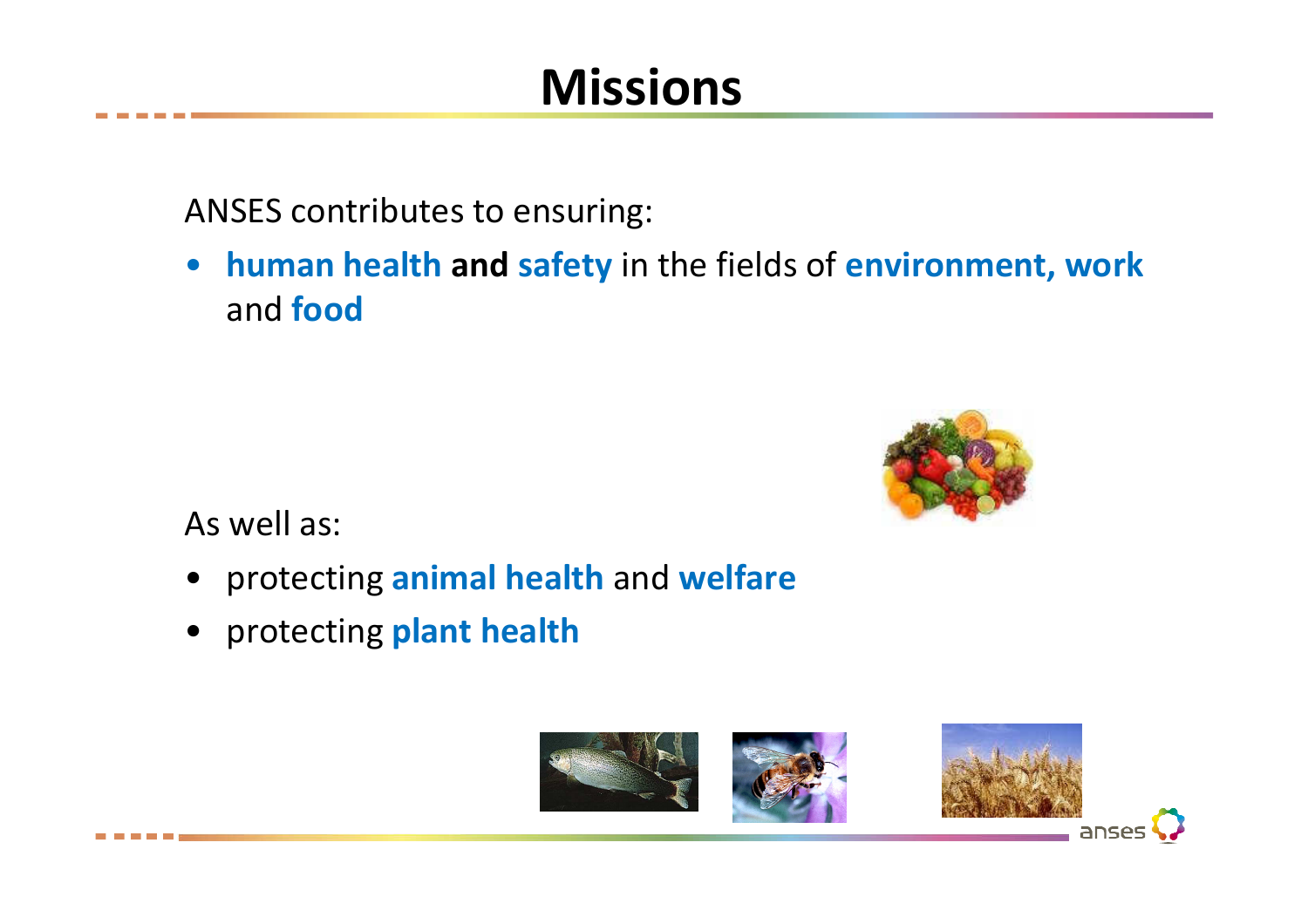# **Missions**

#### **Assess nutritional and health risks and benefits**

#### **Recommend public health measures**

**Monitor health safety**

**Conduct, coordinate and initiate research projects**

> **Coordinate the R 31 network of scientific organisations**

**Provide laboratory reference missions**

**Provide training and information and contribute to public debate**

**Authorise marketing of veterinary medicinal products**

**Collaborate with European agencies (EFSA, ECHA , EEA, EU-OSHA, ECDC and EMA)**



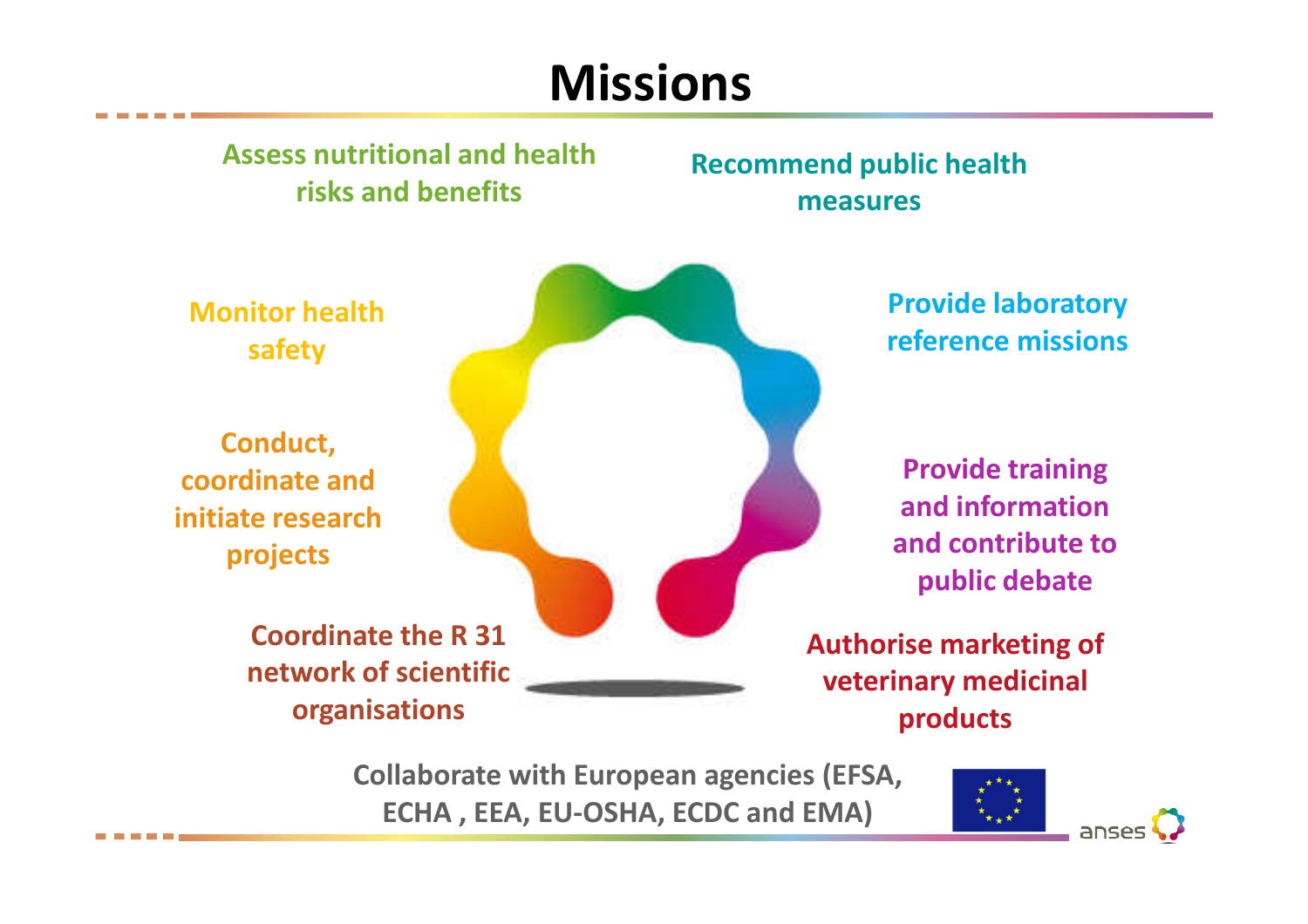# **ANSES in brief**

# **1350 staff**

- **800 external experts solicited (20 Expert Committees, working groups)**
- **Annual budget: 130 million Euros**
- **More than 8000 Opinions issued since 1999**
- **(AFSSA + AFSSET)**
- **51 National Reference Laboratory mandates, 9 EU-RL mandates**
- **250 scientific publications per year**
- **More than 100 doctorate and post-doctorate students**

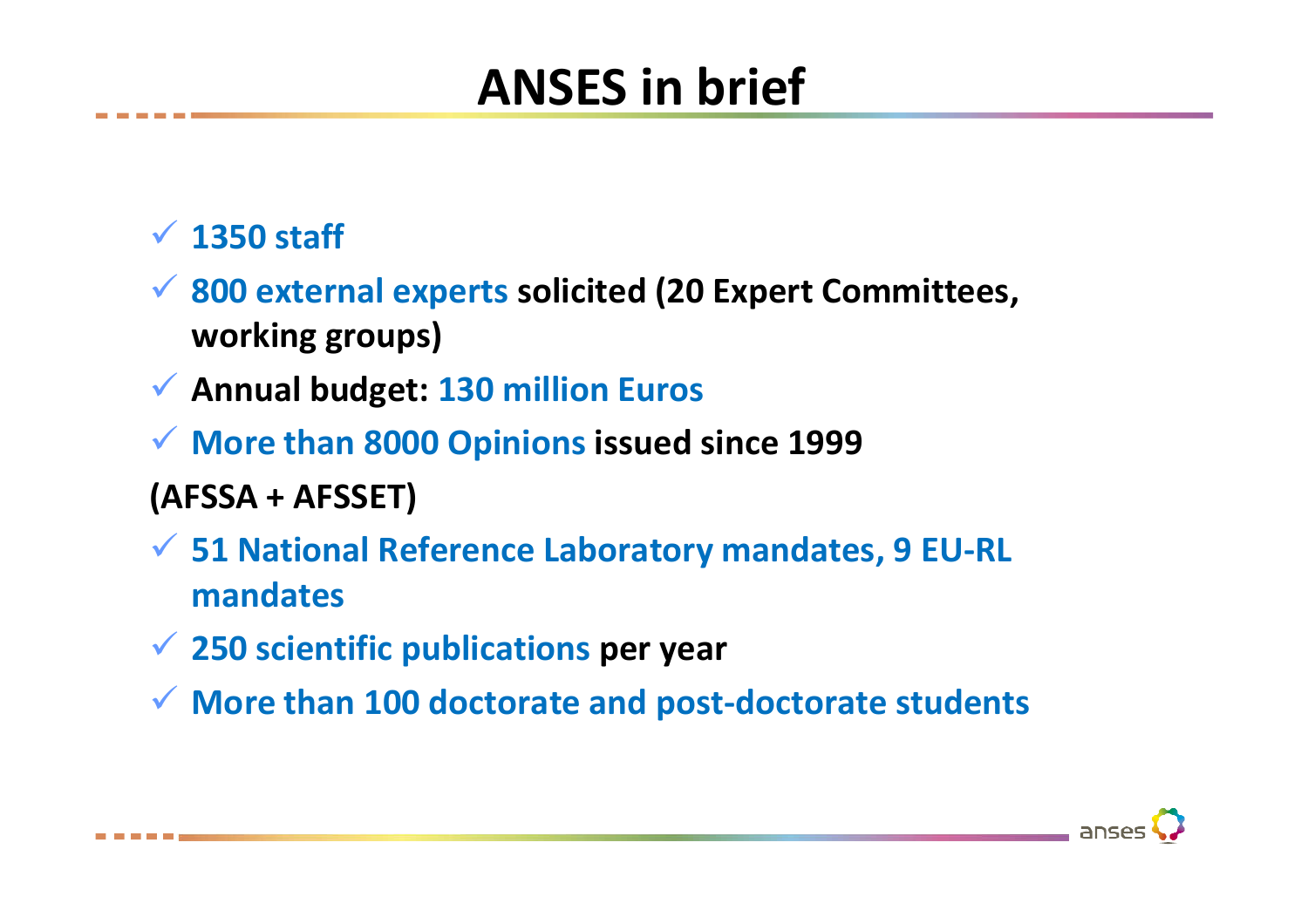National Programme « Occupational and environmental heath and safety »

#### **This programme is related to five national strategic plans**

- Environment and health PNSE (2004-2009) et PNSE 2 (2009-2013) $\bullet$
- $\bullet$ Occupational Health PST(2005-2009) et PST2 (2010-2014)
- Ecophyto 2018 (pesticides)
- Cancer (2009-2013)
- $\bullet$ Particles
- + recently research on radiofrequencies (specific RF tax)

#### **Goals**

- Strengthen capabilities for expertise •
- $\bullet$ Contribute to knowledge production. Shorten time delay for use of new knowledge
- $\bullet$ Contribute to structuring research communities

#### **Four domains**

- $\bullet$ Characterisation of hazard and exposure estimate
- $\bullet$ Link exposure and effects on health
- •Modelling and evaluation of risks (hazard x exposure)
- $\bullet$ Interplay between risks and society

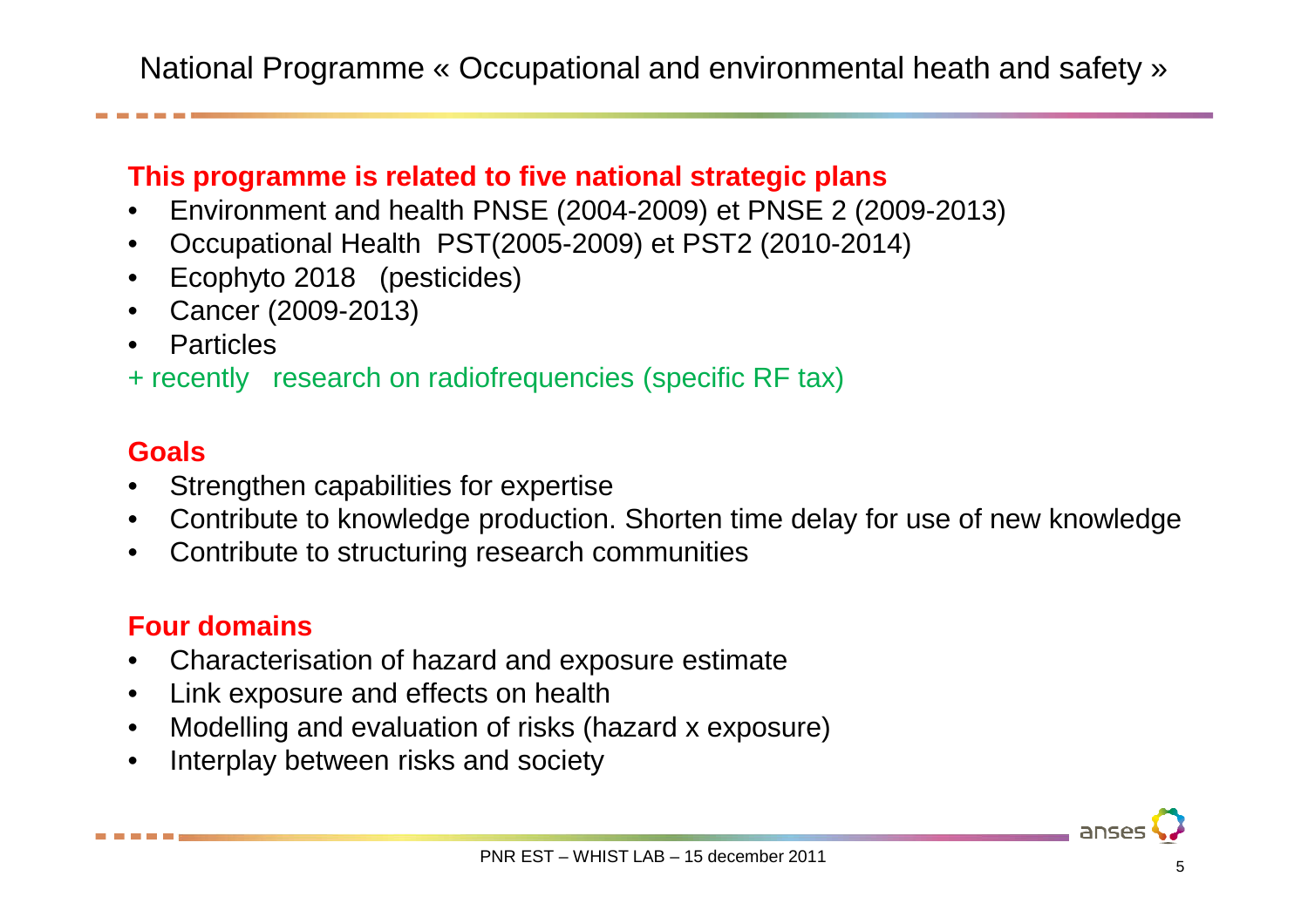### **A short history**

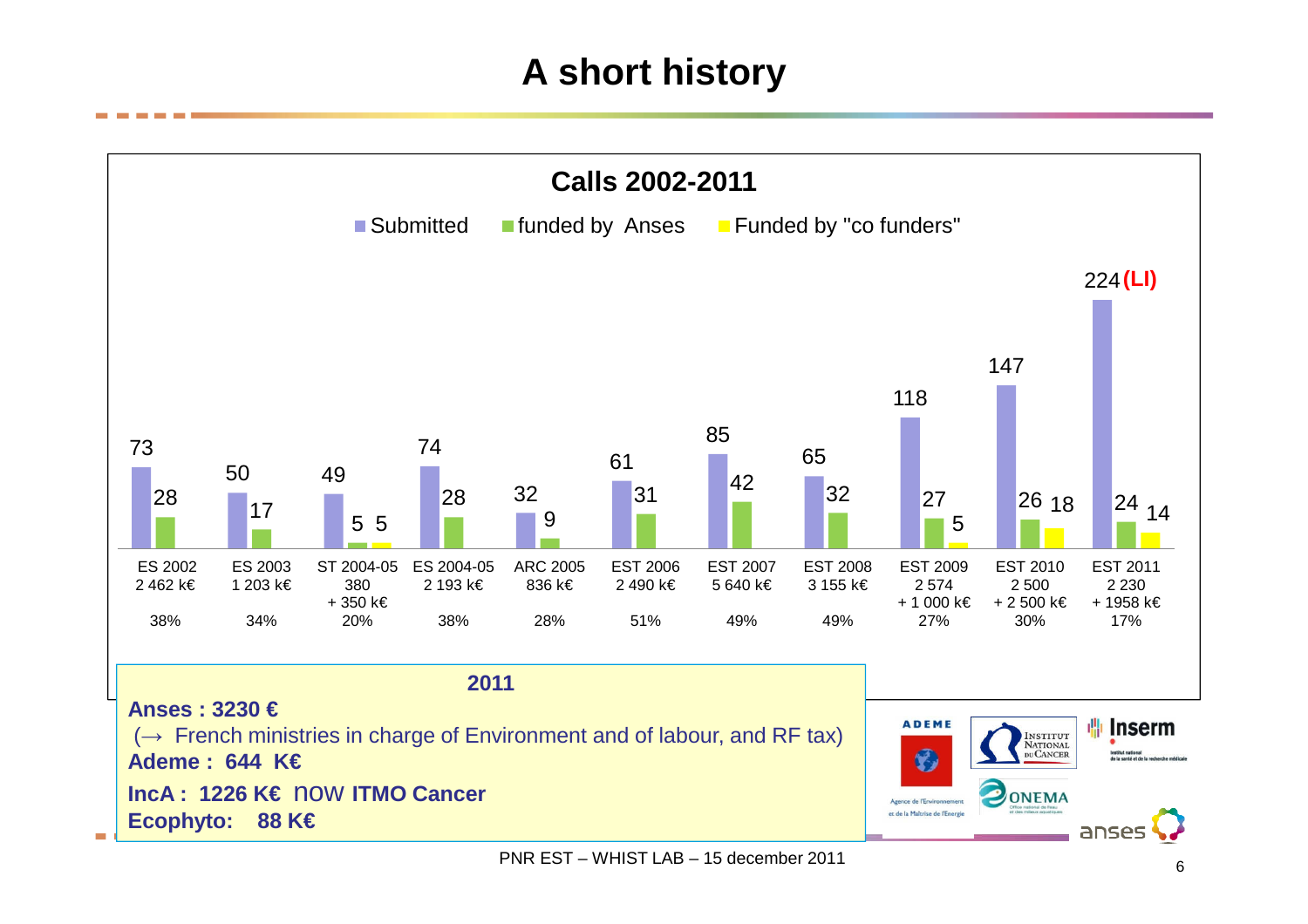## **Call 2011**



**22 march** : Deadline for letters of intent 224 letters

**15 april** : Result of selection is transmitted to coordinators

Call opening.

- $\rightarrow$  110 letters selected for full proposal
- **11 may** : Fin du dépôt des dossiers complets.  $\rightarrow$  106 proposals submitted

#### **Expertise:**

808 request sent to referees for 235 expertises. 10% foreigners

**14-15 september** : project evaluation by scientific committee

 $\rightarrow$  Short-list de 59 projects A or B

**October 2011** : Publication of résults

 $\rightarrow$  38 funded projects (5,3 M€)

anser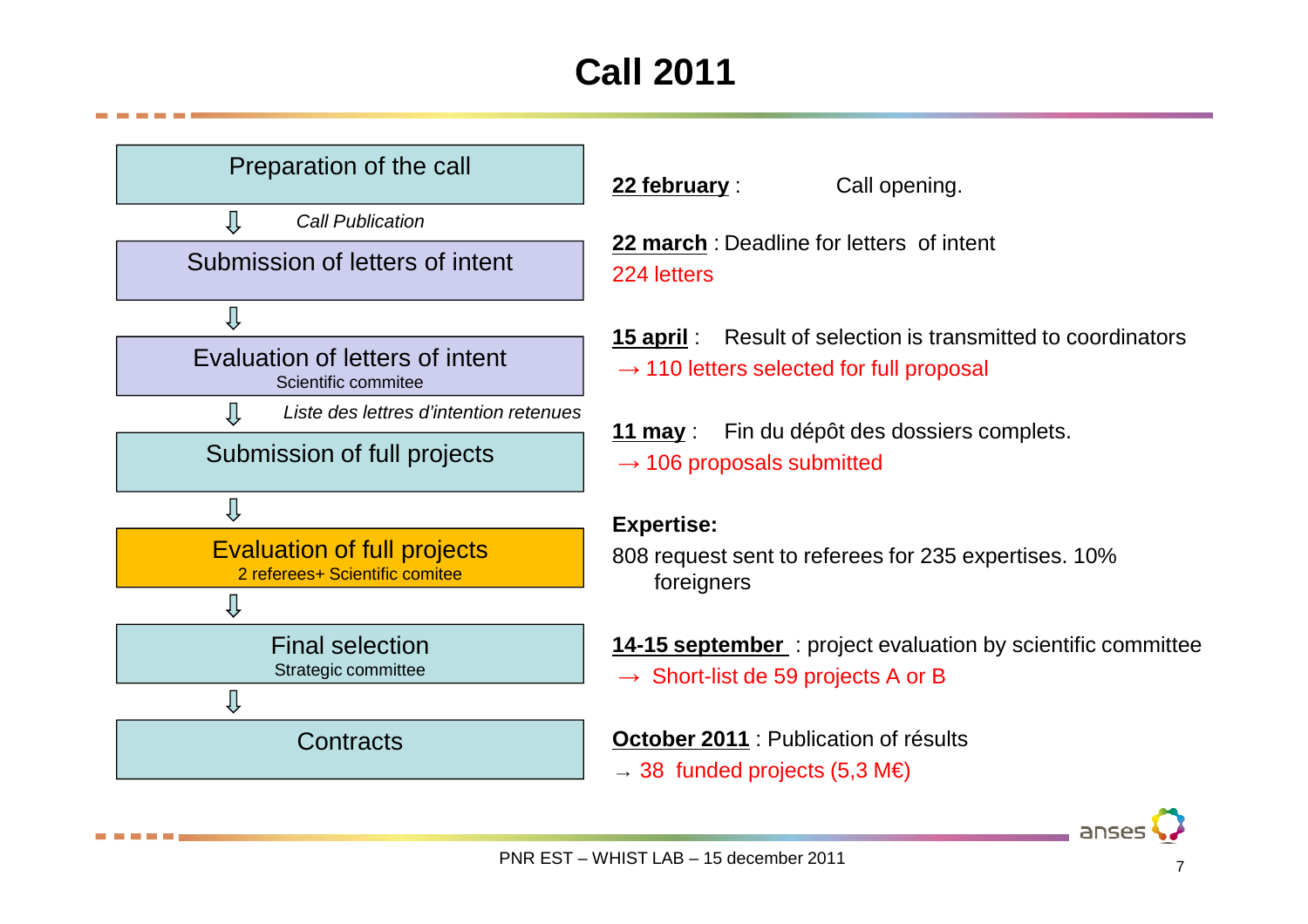#### Comparison 2010-2011



PNR EST – WHIST LAB – 15 december 2011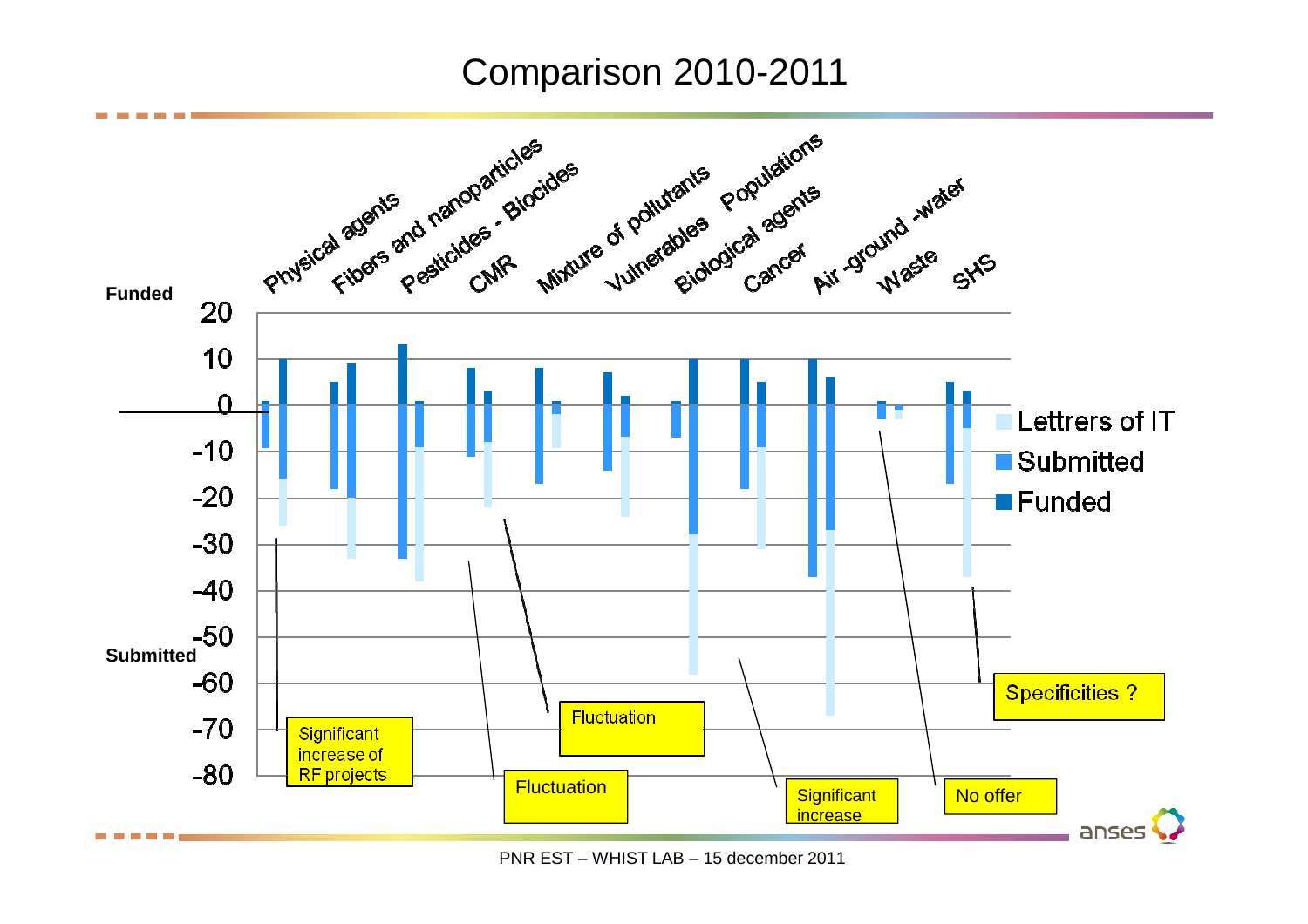### 108 teams funded in 2011

#### **Type of projects**

- **5 feasibility studies : < 50 k€ , < 2 years**  → explore a new idea
- **33 full projects : < 200 k€, < 3 years** (average in 2011 : 150 k€ )

7 projects with 1 team - 9 p with 2 teams - 11 with 3 teams - 11 à 4 teams or more

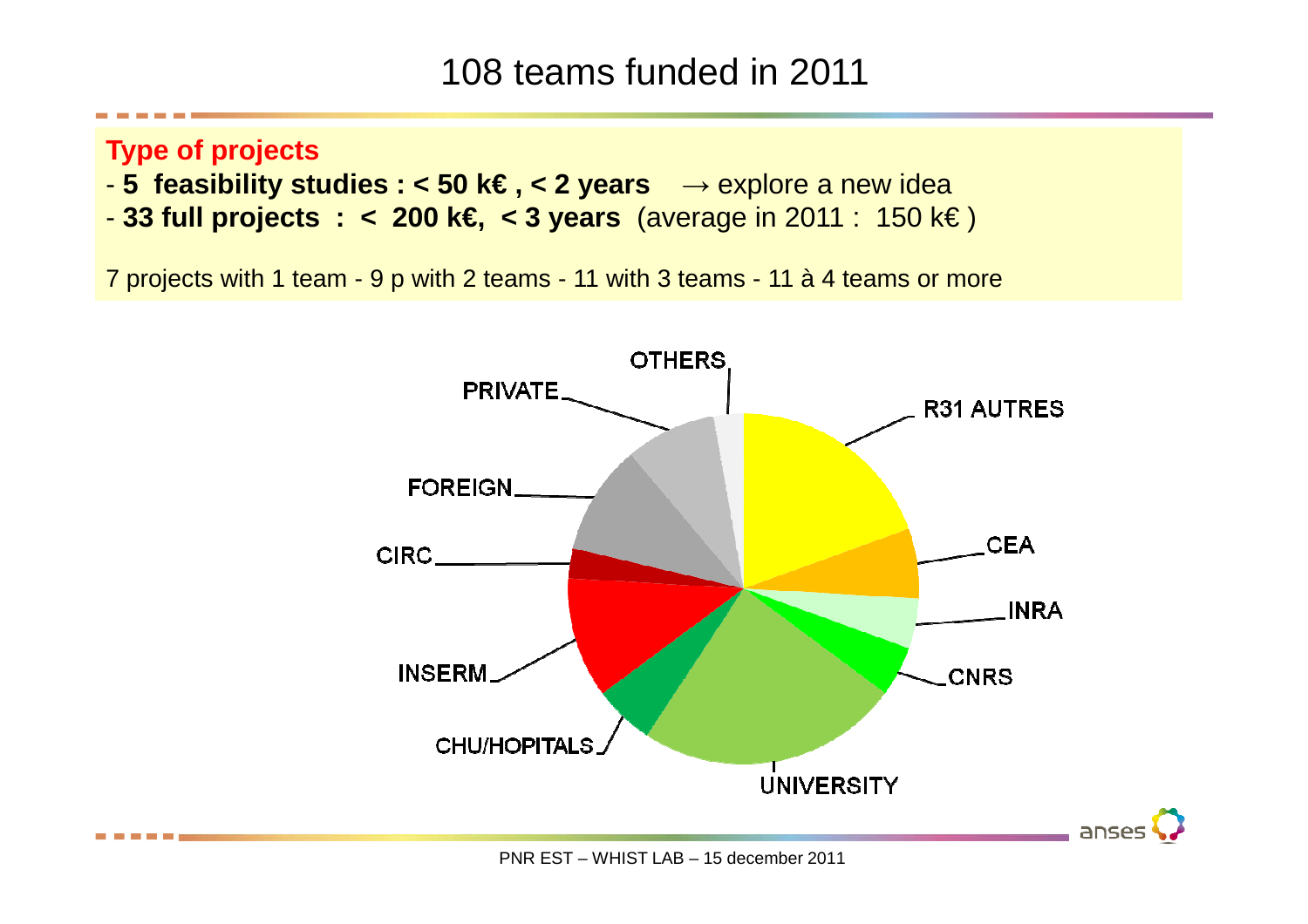### Scientific meetings at l'ANSES dedicated to projects

- **The cornerstone for project follow-up and to mix research and expertise**
- ●**Evolution towards thematic events**
- $\checkmark$ **March 2009**. Improve knowledge of pesticides use to understand exposure
- $\checkmark$ **December 2009**. Occupational health
- $\checkmark$ **Mai 2010**. Emerging risks
- $\checkmark$ **December 2010**. Exposure to environmental contaminants
- $\checkmark$ **Mai 2011**. Today's occupational and environmental risks
- $\checkmark$ **November 2011**. Emergence and resurgence of biological agents
- $\checkmark$ **First half of 2012 : Specific meeting on RF projects**
- $\checkmark$ **30 may 2012**
- $\checkmark$ **14 November 2012**

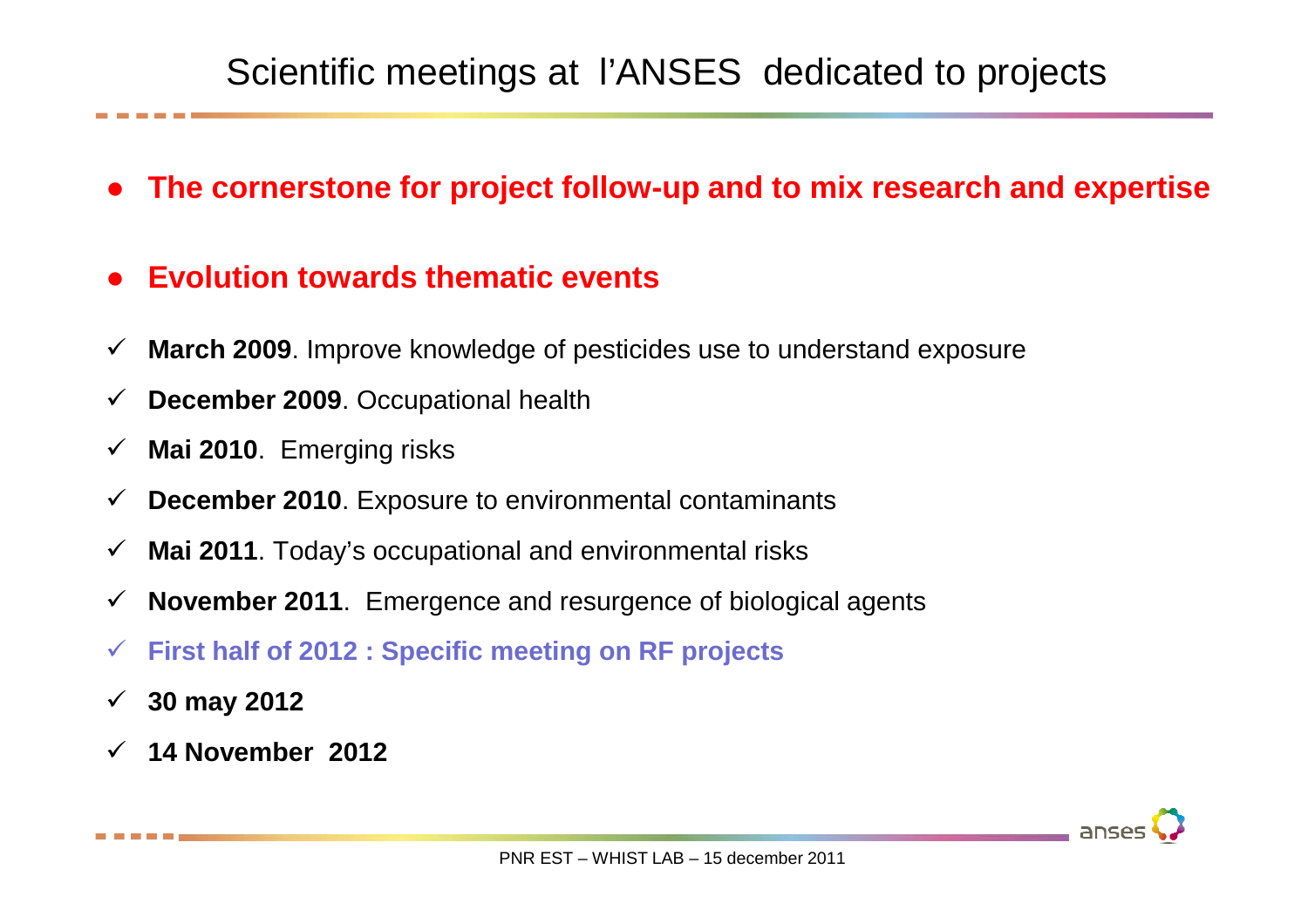- APR 2012 being prepared
- Assessment of the call (2002-2010) and evolutions
- Processes stabilisation (ISO 9001)
- Improve follow up and valorisation
- Agreement with ITMO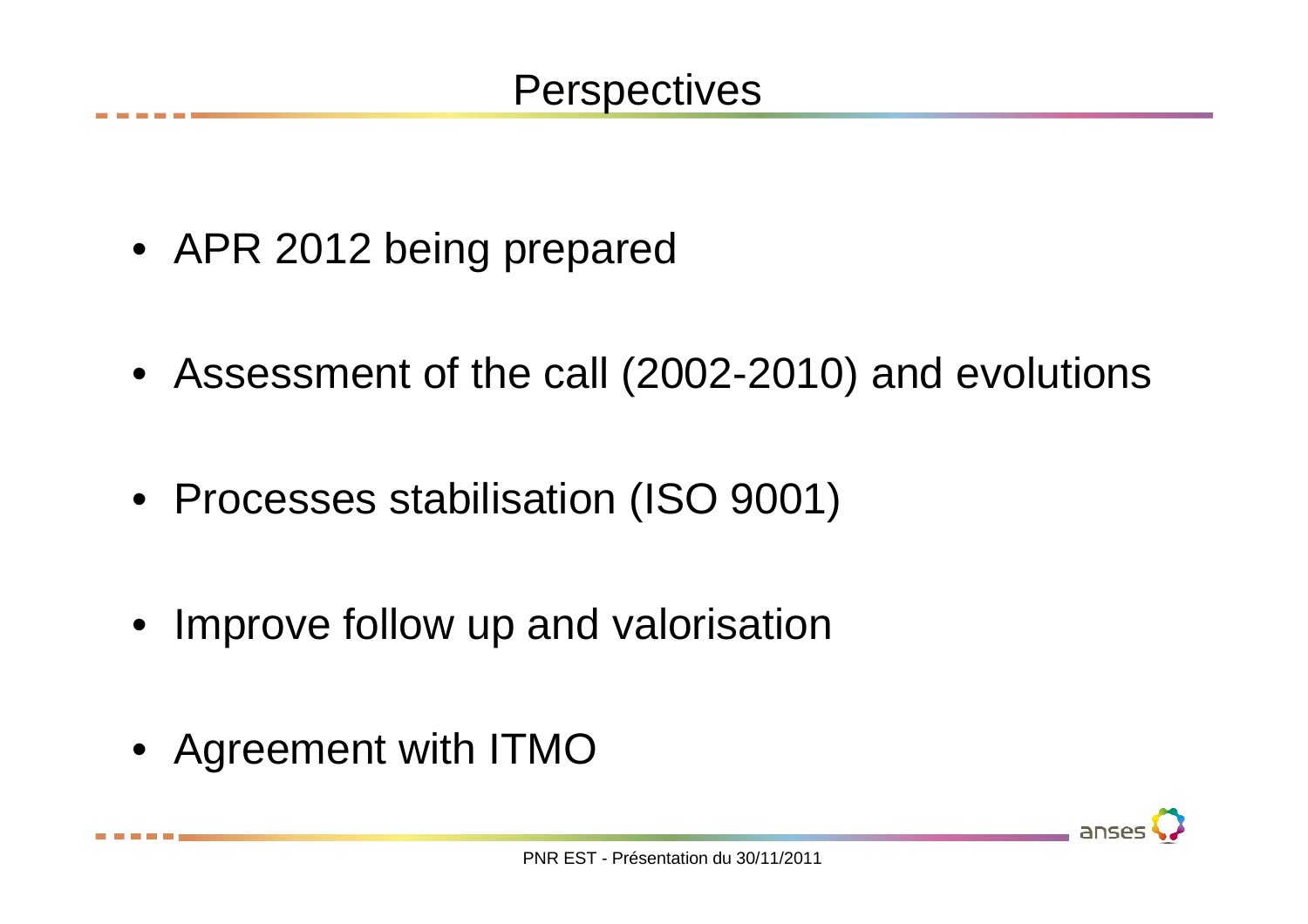## RF projets

anses

Specific "dialogue group" at ANSES with associations, representatives of research organizations, industry,..

- • **Concerns about :**
	- Credibility of results (the "independant consortium")
	- Credibility of project selection
	- Small size of French community
- •**Dialogue around projects : a specific event in 2012**

- •Specific budget (societal demand  $= 2 \text{M} \in \text{of R&D}$ )
- • Follow the procedure of the call
	- 14 lettres of intents submitted
	- 10 selected
	- 6 projects selected (830 k€)

 $\rightarrow$ Challenge for 2012-2013 : enlarge community